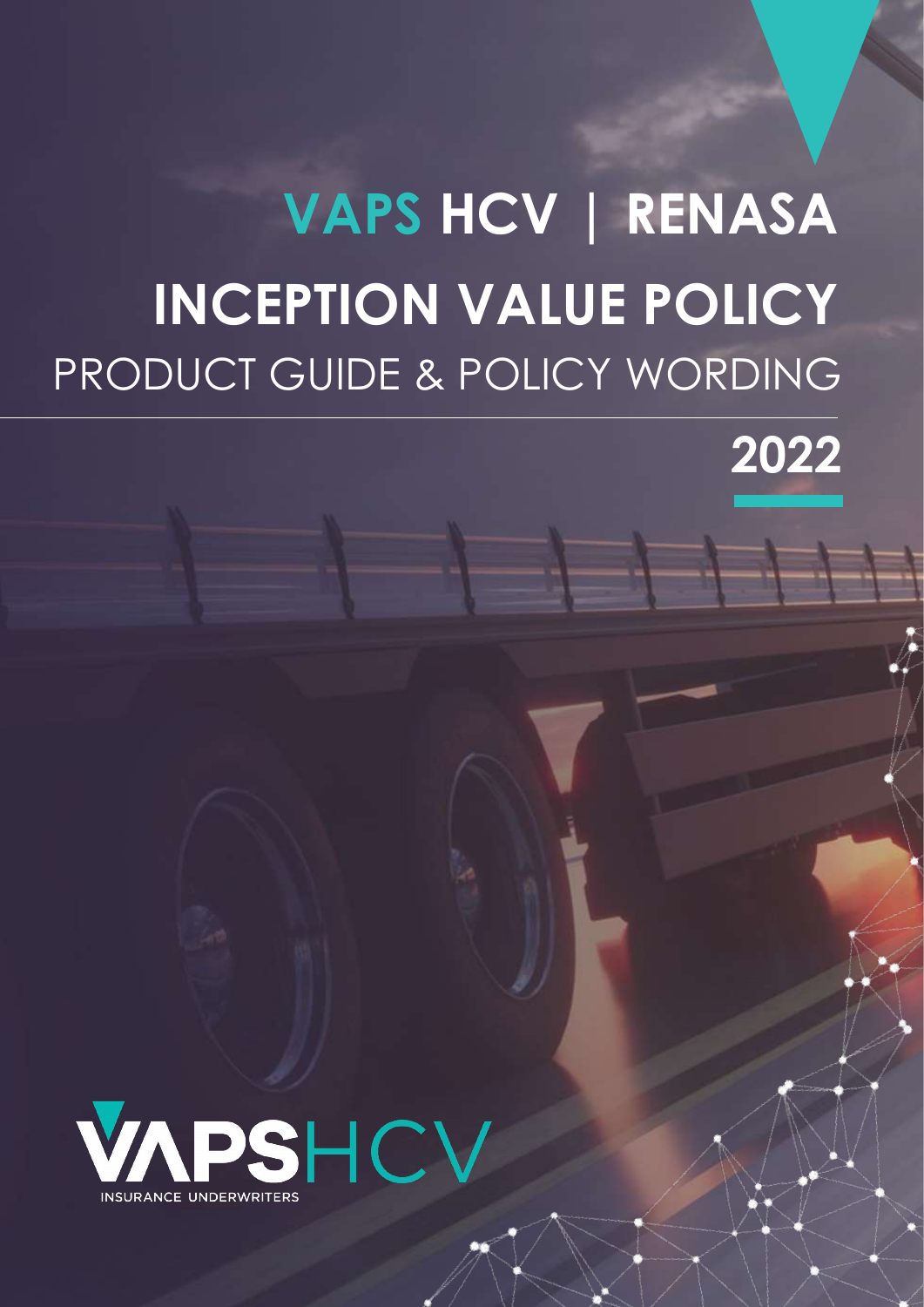



| 1. PRODUCT GUIDE                 |   |
|----------------------------------|---|
| 2. DEFINED EVENTS                |   |
| 3. SPECIFIC TERMS AND CONDITIONS | 5 |

### **Important Notes:**

- This product is available on the VAPS HCV Transporter Policy.
- Also available as a stand-alone policy, but only for brokers with an Renasa entry point/agency through VAPS
- Underwritten by Renasa Insurance Company Limited
- ► Broker Commission: Motor 12.5%

# **VPREAMBLE**

Whereas the Insured named in the Schedule has by a signed proposal and declaration, which the Insured has agreed shall be the basis of this Contract, and in consideration of and conditional upon receipt of the premium on the due date, the Insurer, Renasa Company Limited, represented by VAPS Insurance Underwriters, agrees to indemnify the Insured against the defined events occurring during the period of insurance by way of replacement, reinstatement or repair, up to the stated Sum Insured and limits of Indemnity, subject to the Terms, Conditions, and Exceptions as contained in this policy wording.



Underwritten by Renasa Insurance Company Limited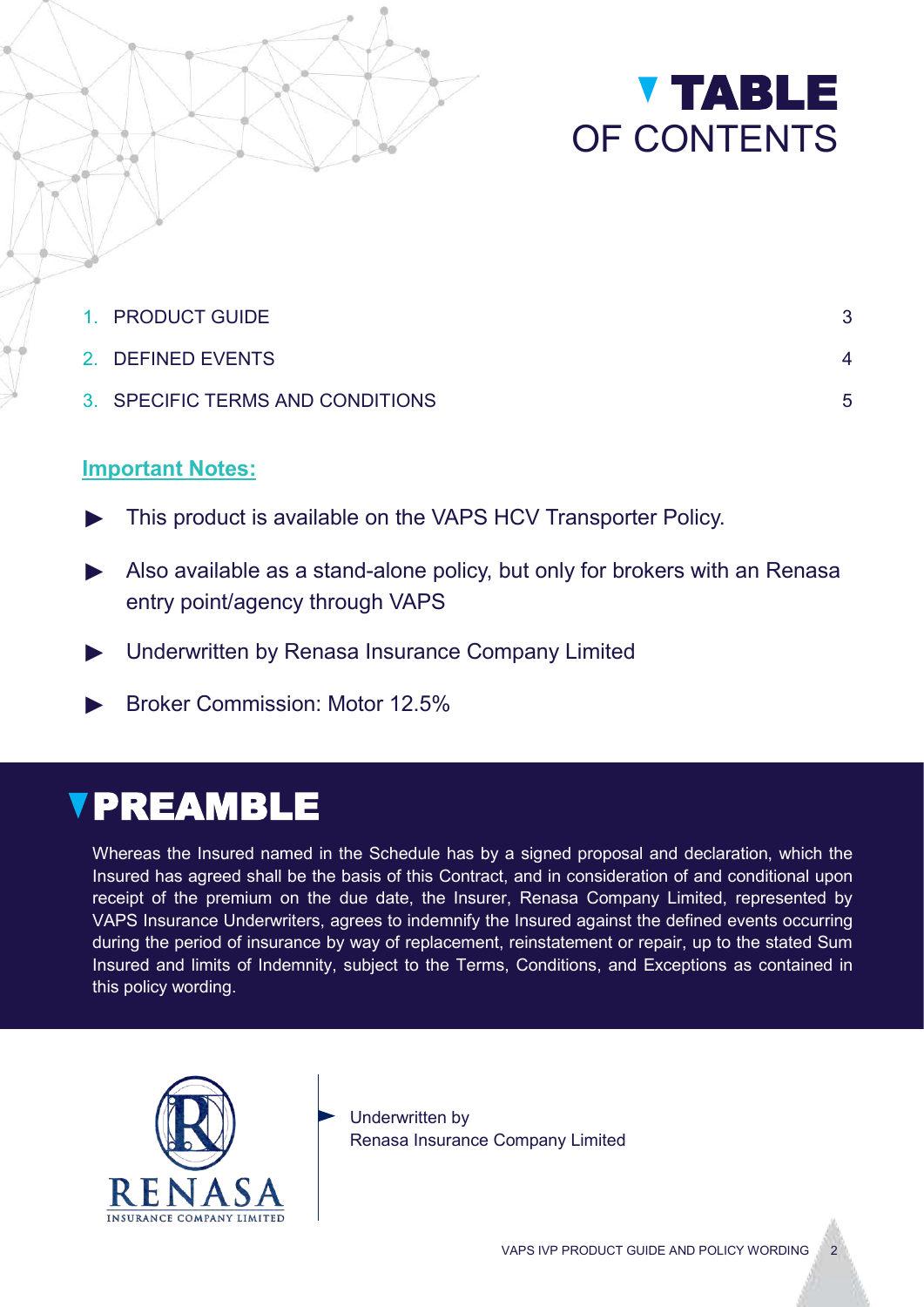## 1. Product Guide

Renasa's IVP division underwrites motor policies which Insure vehicles against depreciation in the event that it is stolen or written off, and automatically includes credit shortfall (free of charge) for financed vehicles. The IVP Division was established in 2010. Based in Johannesburg, the division provides a countrywide service.

**Renasa's IVP Policy covers vehicle value depreciation and has several other benefits for policyholders:**

#### **The IVP Policy:**

- ► pays the difference between retail value at inception and retail value at date of loss;
- automatically includes credit shortfall cover for finance of vehicles;
- is available on financed and non-finances vehicles;
- is available on any age of vehicle:
- represents an increasing benefit as the vehicle depreciates;
- represents highly economical cover;
- is available as additional cover to comprehensive policies issued by other South African insurers;
- will respond if the underlying comprehensive policy responds.

#### Renasa's IVP Policy also has benefits for intermediaries:

#### **Benefits for intermediaries include:**

- IVP encourage retention as the benefits increase over time;
- premiums are determined by a dynamic rating engine already integrated to all major policy administration systems;
- IVP represents an attractive cross selling opportunity.

#### Example:



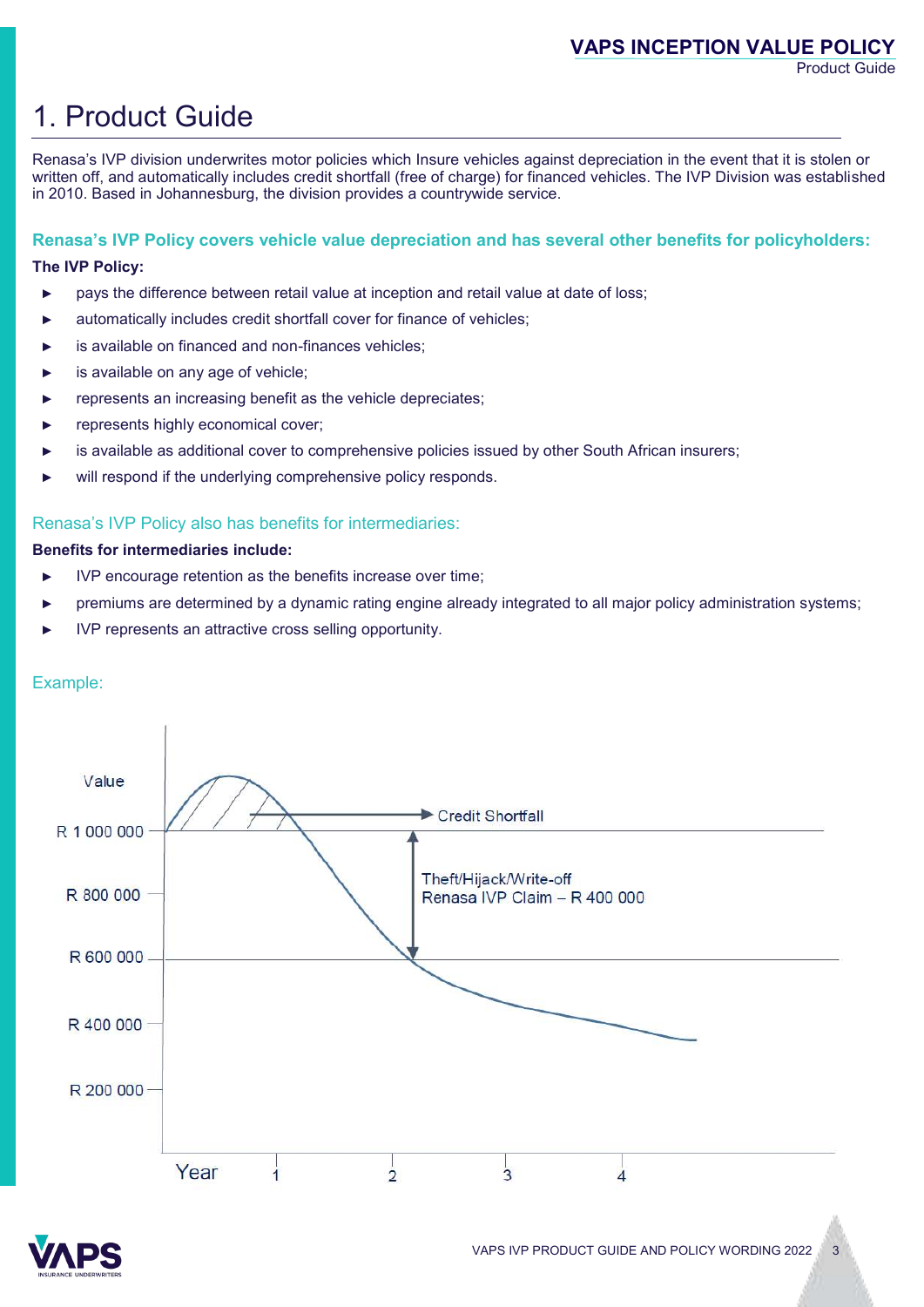Policy Wording

# 2. Defined Events

In the event that your vehicle is a total loss (i.e. stolen, hi-jacked or written off), and/ or subject to a valid claim in terms of SASRIA we shall settle your claim as follows:

- 1.1 **If the vehicle is financed**, we shall pay your financial institution first, the greater of:
	- (a) the outstanding balance that you owe as at the date of loss less the payment made in terms of the underlying comprehensive policy; or
	- (b) the balance between the retail value as determined by the underlying comprehensive policy at the time of the loss and the sum insured as at the inception date of this Inception Value Policy

Any other monies due in terms of the policy will be paid directly to you less any excesses that might be stated in the schedule as being applicable under this Inception Value Policy.

1.2. **If the vehicle is not financed**, we shall pay you the inception value: less the retail value as at the date of loss; less any excesses that might be applicable as stated in the schedule under this Inception Value Policy

#### 1.3. **Definition of terms**

- 1.3.1. Us/we/our shall mean Renasa Insurance Company Limited;
- 1.3.2. You/your shall mean the insured;
- 1.3.3. Inception value shall be the retail value as at the inception of the Inception Value Policy with us;
- 1.3.4. Retail value shall be determined as per the publication of the Mead & Mc Grouther Auto Dealers Digest;
- 1.3.5. Outstanding balance refers to the outstanding balance that you owe a financial institution as at the date of loss;

less any:

- 1.3.5.1. overdue instalments and arrear interest as at the date of loss;
- 1.3.5.2. rebates you would have been entitled to had you settled the loan as at the date of loss;
- 1.3.5.3. refunds due to you or the financial institutions;
- 1.3.6. Vehicle shall be restricted to either a code 1 or code 2 as per the applicable Road Traffic Regulations in South Africa. and/ or a motorcycle and/ or HCV (Heavy Commercial Vehicle) provided that a legally recognised retail value as per the publication of the Mead & Mc Grouther Auto Dealers Digest can be attached to the vehicle/ motorcycle/ Heavy vehicle at the time of the loss occurring and the vehicle(s) are legally licensed as per the applicable Road Traffic Regulations in South Africa.

#### 1.4. **Inception Value Policy does not pay you:**

- 1.4.1. if your underlying comprehensive insurance is repudiated or rejected;
- 1.4.2. if your underlying comprehensive policy is voided or cancelled;
- 1.5.3. for any amounts payable by you in respect of the underlying comprehensive insurance and this insurance policy (including, but not limited to outstanding premiums and the excess amounts applicable).

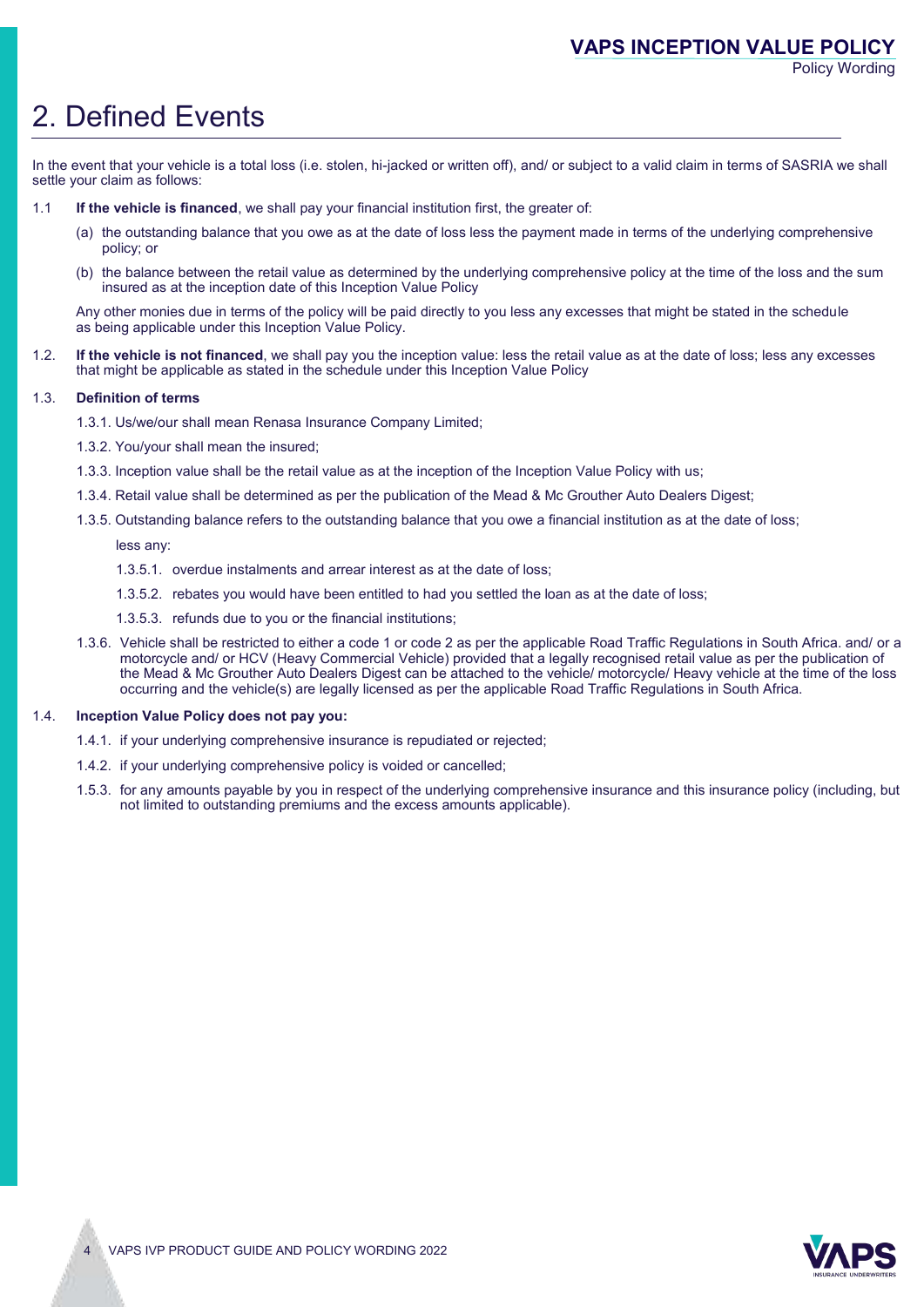Policy Wording

### 2. Specific Terms and Conditions

#### 2.1. **The Inception Value Policy is made up of**;

Please familiarize yourself with the contents of the following components of the Inception Value Policy:

- 2.1.1. policy documents;
- 2.1.2. the terms and conditions of our insurance;
- 2.1.3. the schedules;
- 2.1.4. all correspondence sent to you;
- 2.1.5. any recorded verbal agreements.

#### 2.2. **Alterations to and cancellation of the Inception Value Policy**

Alterations to or cancellation of the Inception Value Policy will be effected in the following manner:

- 2.2.1. by giving you 30 days' written notice (electronically, by fax or by post to your last known address).
- 2.2.2. any changes or a cancellation made to the policy will be effective from the time and date agreed to.
- 2.2.3. if you cancel your policy during the course of an insured month, we will not refund the premiums you have paid for the rest of that month.

#### 2.3. **Premium Payments**

If your insurance policy is cancelled due to the non-payment of premium, then your cover shall be terminated.

#### 2.4. **Reinstatement of cancelled policy**

If your insurance policy is cancelled due to the non-payment of premiums (either your comprehensive cover premium or your Inception Value premium) then notwithstanding that your comprehensive policy may be reinstated, the Inception Value Policy shall not be reinstated but may be reissued from the date that you requested reinstatement and the value shall be the retail value as at the inception of the replacement Inception Value Policy.

#### 2.5. **Monthly Policy**

- 2.5.1. The premium is payable in advance and must be paid on the due date which is the first day of every month.
- 2.5.2. If We do not receive Your premium by the due date a thirty (30) day grace period will be granted by Us from such due date and a debit order will be submitted at the beginning of the next month in respect of the unpaid debit order and the premium for the next month. If payment of the double debit is not received, Your Policy will be cancelled automatically from the original due date.
- 2.5.3. Should You have a claim during the grace period of thirty (30) days mentioned in sub clause 2.4.2 above, We will not process the claim until You have paid the outstanding premiums.

#### 2.6. **Excesses payable by you each time you claim**

- 2.6.1. Basic excess You may be required to pay a basic excess each time you lodge a claim if stated in the schedule to be applicable.
- 2.6.2. Additional excesses You may also be required to pay additional excesses as stipulated in the policy schedule, over and above the basic excess as stipulated in 2.6.1. above

#### 2.7. **Representations and legal process: disputed and repudiated claims**

In the event that we dispute the validity of or repudiate your claim – you will have 90 consecutive days to make representations to us in writing and thereafter, 180 consecutive days to serve legal process on us, failing which any action shall prescribe.

- 2.7.1 Double or multiple insurance covers: our contribution If the item for which you lodge a claim with us is covered by more than one insurance policy - then we will only pay you for our rateable proportion of the risk.
- 2.7.2 No claims will be paid for deliberate and fraudulent acts:

We will not pay you for:

- 2.7.2.1. fraudulent claims;
- 2.7.2.2. loss, damage or injury arising out of deliberate acts by you, or a member of your household, or anybody who acts on your behalf or with your knowledge or approval.

#### 2.8. **Underlying Insurer Policy**

All the terms, conditions, exclusions, exceptions and warranties (General and specific/special) applicable to the underlying insurer's policy are deemed to be incorporated and applicable to this policy with the exception that;

- 2.8.1. Excesses, deductibles and similar payments only apply if specifically indicated in the policy schedule
- 2.8.2. Any premium adjustment clause/condition shall not apply to this policy.